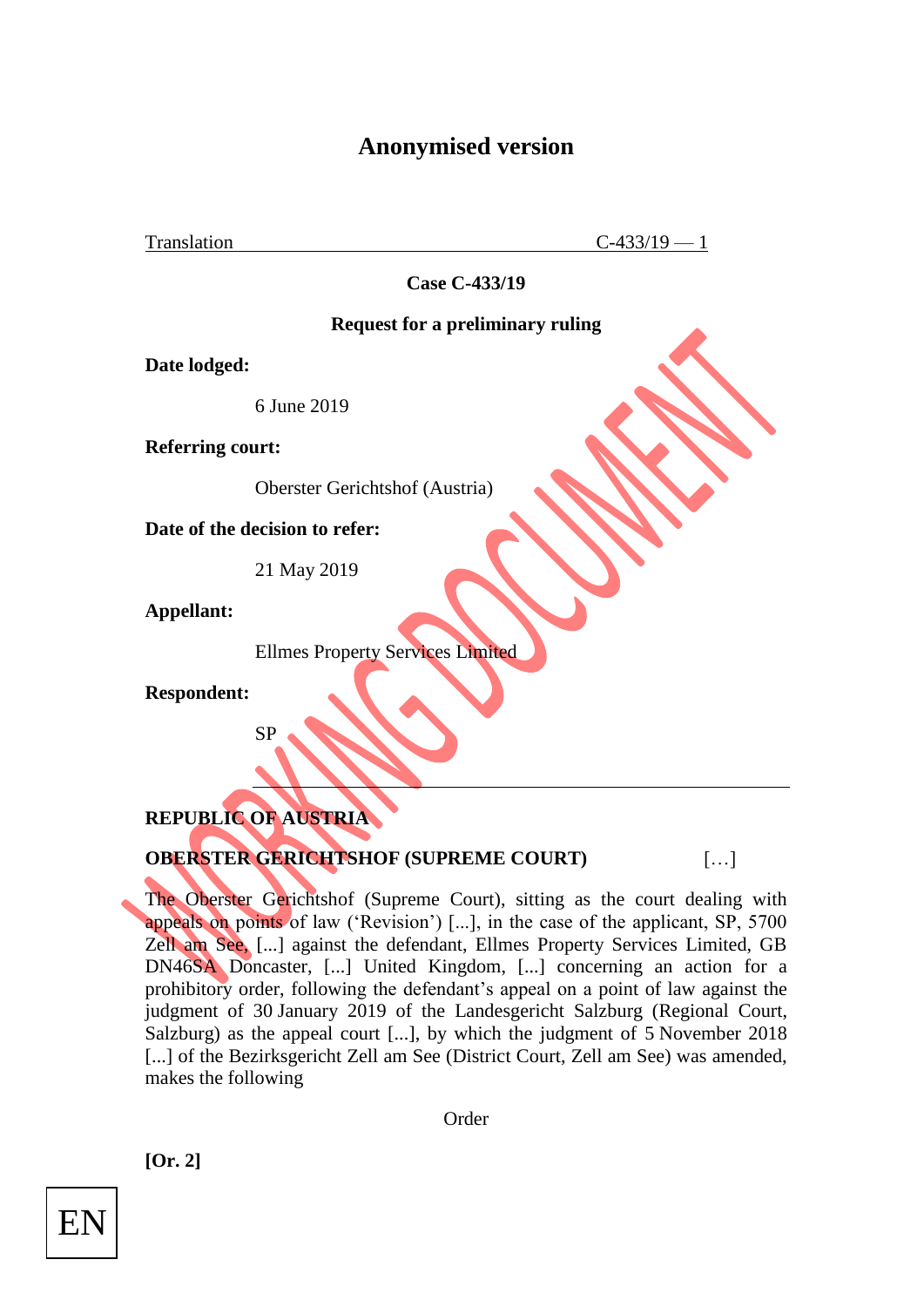**A.** The following questions are referred to the Court of Justice of the European Union for a preliminary ruling:

**1.** Is the first alternative in the first subparagraph of Article 24(1) of Regulation (EU) No 1215/2012 of the European Parliament and of the Council of 12 December 2012 on jurisdiction and the recognition and enforcement of judgments in civil and commercial matters ('Brussels Ia Regulation') to be interpreted as meaning that actions brought by a co-owner seeking to prohibit another co-owner from carrying out changes to his property subject to coownership, in particular to its designated use, arbitrarily and without the consent of the other co-owners, concern the assertion of a right *in rem*?

**2.** If the first question should be answered in the negative:

Is Article 7(1)(a) of the Brussels Ia Regulation to be interpreted as meaning that the actions referred to in paragraph 1 concern contractual obligations to be performed at the location of the property?

**B.** [...] [stay of proceedings]

Grounds:

# **I. Facts**

Both parties are co-owners of a house situated in Zell am See, Austria. The applicant, who is the owner of apartment No 10, has his home address at this location. The defendant company, which is the owner of apartment No 20, has its registered office in **[Or. 3]** the United Kingdom. It uses its apartment, which was designated for residential purposes, for tourist purposes by regularly letting it out to holiday guests.

# **II. Arguments of the parties and forms of order sought**

In his action brought before the Bezirksgericht Zell am See (District Court, Zell am See), the applicant seeks to prevent the use of the apartment for tourist purposes, contrary to its designated use and arbitrarily in the absence of consent of the other co-owners, which interferes with the applicant's rights of co-ownership. He relied on the jurisdiction referred to in the first alternative in the first subparagraph of Article 24(1) of the Brussels Ia Regulation.

The defendant objected on the basis of the lack of local and international jurisdiction.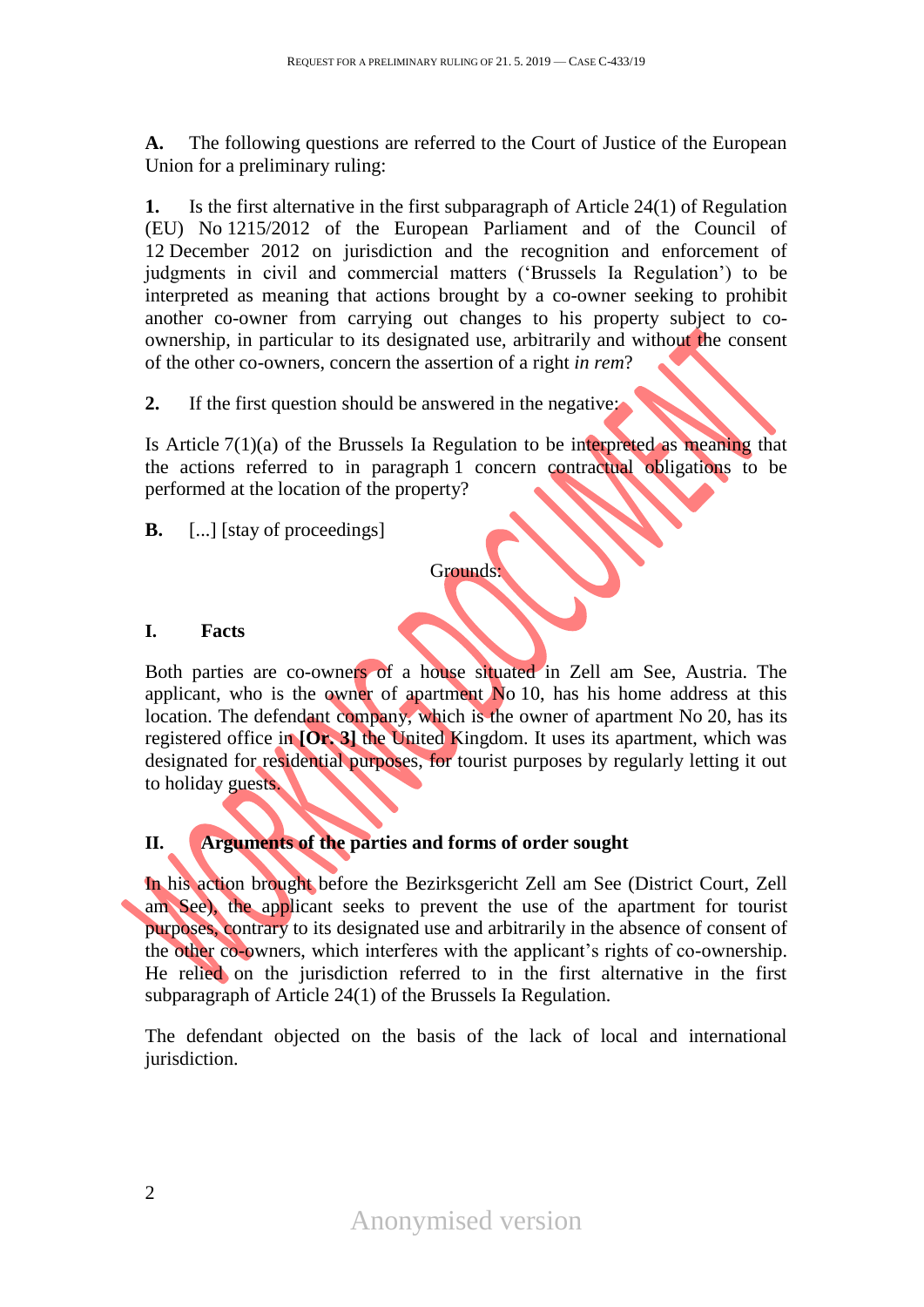#### **III. Previous proceedings**

The court of first instance (Bezirksgericht Zell am See (District Court, Zell am See)) declined local and international jurisdiction. The dispute relating to a private-law use agreement between co-owners did not directly concern their rights *in rem*.

The court of second instance (Landesgericht Salzburg (Regional Court, Salzburg)) allowed the applicant's appeal and rejected the defence of lack of local and international jurisdiction. The designated use of a property subject to coownership was based on the private-law agreement between the co-owners (usually laid down in the co-ownership agreement). The designation for a specific use and the adherence to the use thus defined was one of the absolutely protected rights *in rem* of a co-owner.

The defendant lodged an appeal with the Oberster Gerichtshof (Supreme Court) against that decision. The applicant requests that the appeal should not be allowed. **[Or. 4]**

# **IV. European Union law**

1. Article 24 of the Brussels Ia Regulation establishes, inter alia, the following exclusive jurisdiction:

*'The following courts of a Member State shall have exclusive jurisdiction, regardless of the domicile of the parties:*

*(1) in proceedings which have as their object rights in rem in immovable property or tenancies of immovable property, the courts of the Member State in which the property is situated.'*

2. Article 7(1) of the Brussels Ia Regulation provides:

*'A person domiciled in a Member State may be sued in another Member State:*

*(1) (a) in matters relating to a contract, in the courts for the place of performance of the obligation in question;*

*(b) for the purpose of this provision and unless otherwise agreed, the place of performance of the obligation in question shall be*

- *in the case of the sale of goods, the place in a Member State where, under the contract, the goods were delivered or should have been delivered,*
- *– in the case of the provision of services, the place in a Member State where, under the contract, the services were provided or should have been provided,*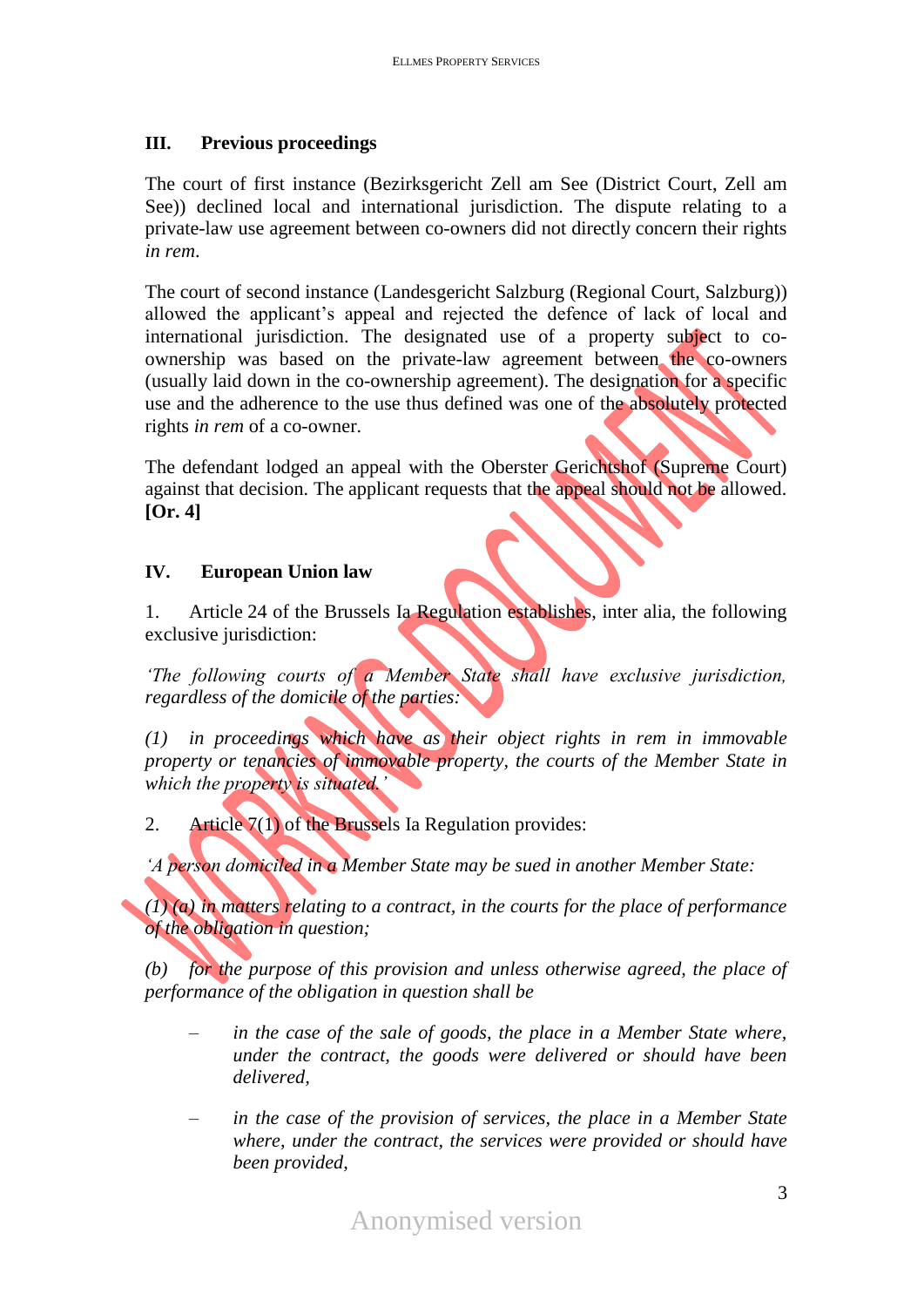*(c) if point (b) does not apply then point (a) applies.'*

# **V. National legislation** [Or. 5]

The Wohnungseigentumsgesetz (WEG) 2002 (2002 Law on co-ownership, 'the WEG') provides, in extracts:

# *'Paragraph 2.*

*(1) Co-ownership is the right in rem, granted to the joint owner of real property or to a partnership of owners, exclusively to use property subject to co-ownership and to dispose of it alone. …*

*(2) Properties subject to co-ownership are apartments, other independent premises and parking places for motor vehicles (properties suitable for coownership), over which co-ownership has been established. An apartment is a structurally closed and, in the perception of the public, independent part of a building of a nature and size capable of satisfying people's individual housing needs. Other independent premises are structurally closed and, in the perception of the public, independent parts of a building whose nature and size is of considerable commercial importance, for example an independent business space or a garage. …*

*…*

*(5) A co-owner is a joint owner of real property who has co-ownership of a property subject to co-ownership situated thereon.*

*…*

*Paragraph 3.*

*(1) Co-ownership can be established based on*

*1. a written agreement between all joint owners (co-ownership agreement) …*

# *Paragraph 16.*

*…* **[Or. 6]**

*(1) The co-owner has the right to use the property subject to co-ownership.*

*(2) The co-owner is entitled to make changes to his property subject to coownership (including changes in designated use) at his own expense, provided that*

*1. The change does not damage the building nor interfere with the legitimate interests of the other co-owners … .*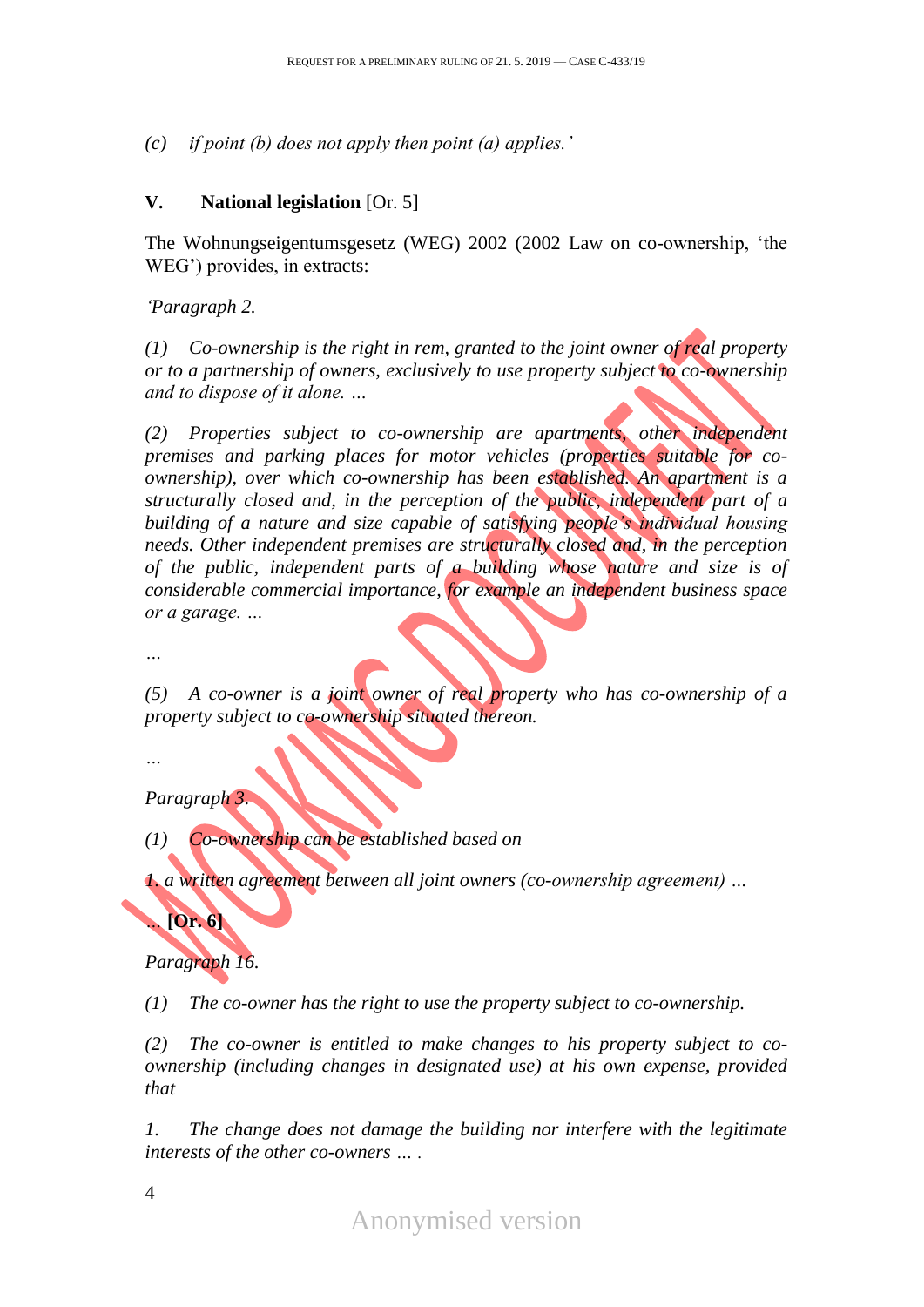*2. Where such a change also affects the common parts of the real property, that change must also be customary or serve an important interest of the coowner.*

# **VI. Grounds for the questions referred**

1. According to national case-law, each co-owner is entitled to bring an action to prevent and/or to remove any interference with his proprietary interests against a co-owner who, arbitrarily and without the consent of all the other co-owners or without a final court order replacing that authorisation, carries out changes to his co-ownership property, including to its designated use. Such an action does not concern matters relating to management where the association of all co-owners has legal personality. The designation of a property subject to co-ownership as an apartment or as business premises is based on a private-law agreement between all co-owners, which is usually laid down in the co-ownership agreement. The tourist use of a property subject to co-ownership designated as an apartment **[Or. 7]**, alleged in the action, is a change in designated use according to national case-law. The designated use of a property subject to co-ownership and the adherence to the use thus defined is an absolutely protected right of each co-owner [...].

2. The referring court takes the view that the action in question may fall under exclusive jurisdiction under the first alternative in the first subparagraph of Article 24(1) or, alternatively, special jurisdiction under Article 7(1)(a) of the Brussels Ia Regulation.

3. According to the case-law of the Court of Justice, the exclusive jurisdiction of the courts of the State in which the property is situated (Article 24(1) of the Brussels Ia Regulation) does not encompass all actions concerning rights *in rem* in immovable property but only those which are actions which seek to determine the extent, content, ownership or possession of immovable property or the existence of other rights *in rem* therein and to provide the holders of those rights with the protection of the powers which attach to their interest. The difference between a right *in rem* and a right *in personam* is that the former, existing in an item of property, has effect *erga omnes*, whereas the latter can be claimed only against the debtor (Court of Justice, 16 November 2016, *Schmidt*, C-417/15, paragraphs 30, 31).

4. Austrian co-ownership, as the right of a co-owner to exclusive use of a specific property subject to co-ownership, is a right *in rem* which is protected against interference both by third parties and by the other co-owners. The **[Or. 8]**  co-owners enter into a contractual relationship voluntarily by virtue of the coownership agreement. If the jurisdiction of the place where the property is situated is excluded and the focus is on the contractual obligation of a co-owner to use his co-ownership property in the agreed manner, the dispute at issue may be subject to Article 7(1)(a) of the Brussels Ia Regulation.